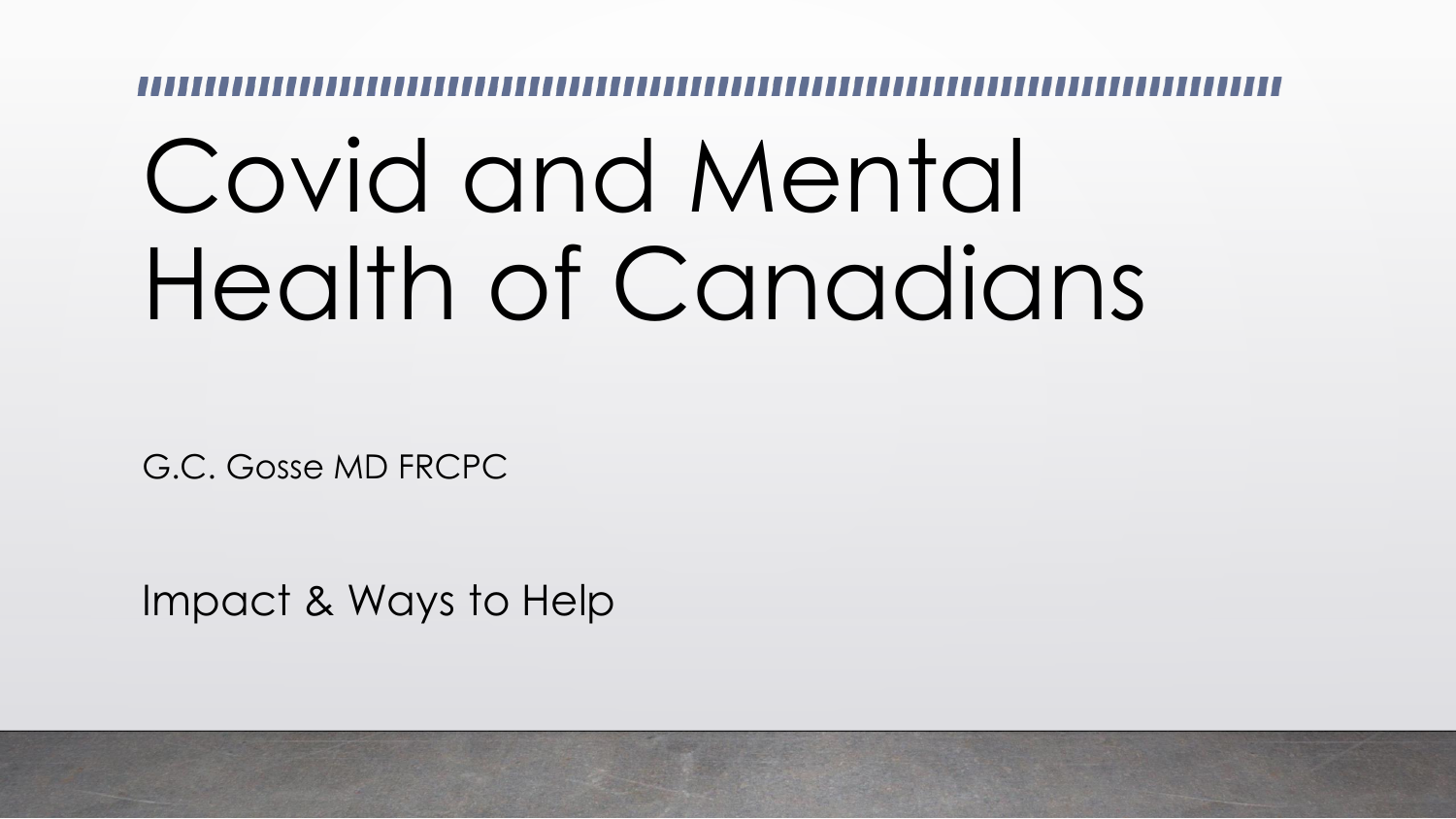### Psychology

- **Uncertainty / Fear** Control issues. Will I get infected, If I do, will I die?
- Chronic fear wears down mental resiliency
- Tolerance of loss of control is a major coping factor.
- As individual coping thresholds are breached Mental Health decreases.
- Thresholds very individually.
- If actually get infected, max stressed, uncertain outcome??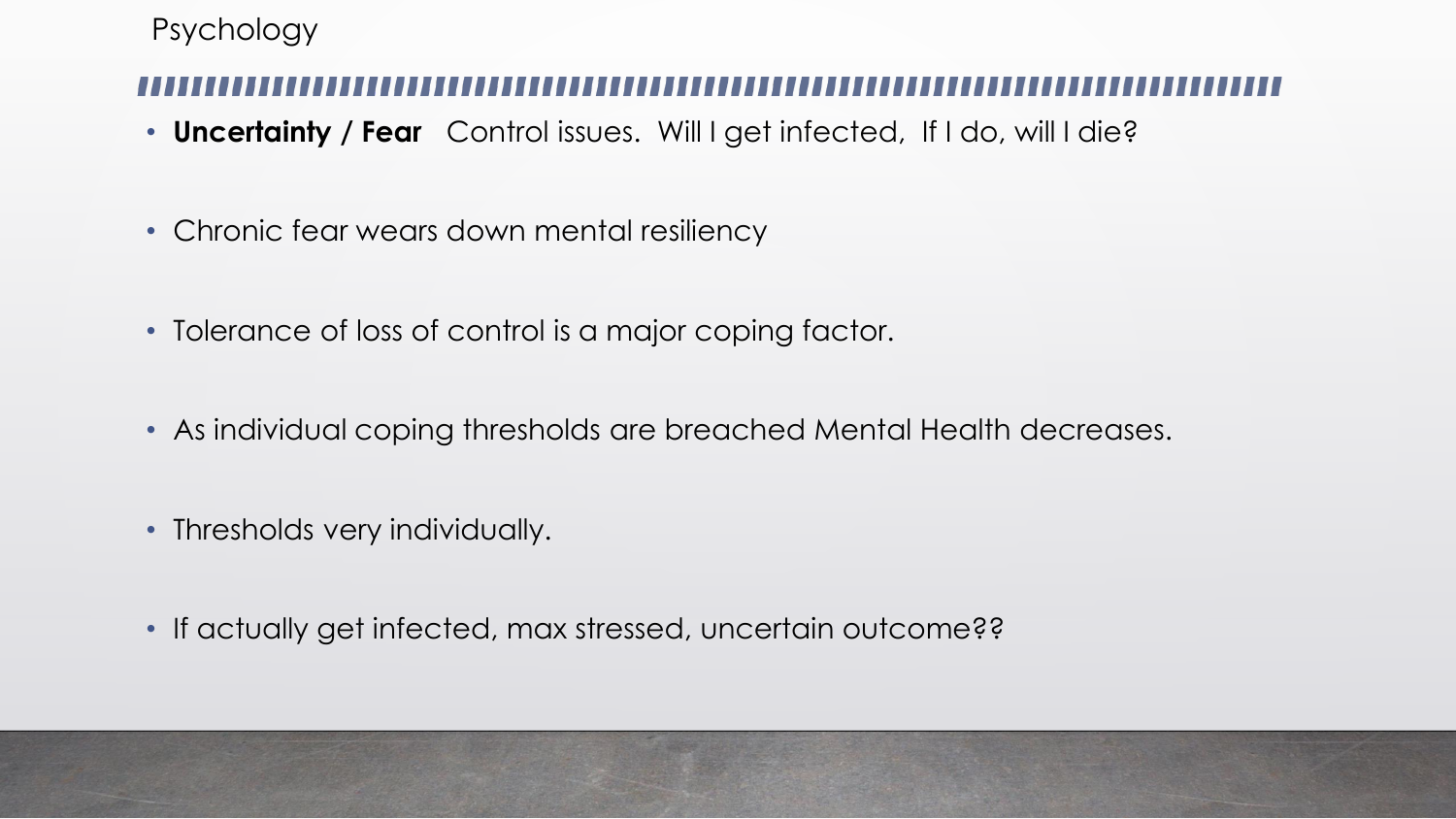- Pandemic Damaging to Mental Health:
- Also by the psychological impact of behavioral changes to avoid infection and particularly the impact of Social Distancing techniques.
- Citizens are recognizing this stress. Up to 70% are having an adverse emotional impact from the pandemic situation.
- Especially worrisome as Canada already has a mental health services crisis.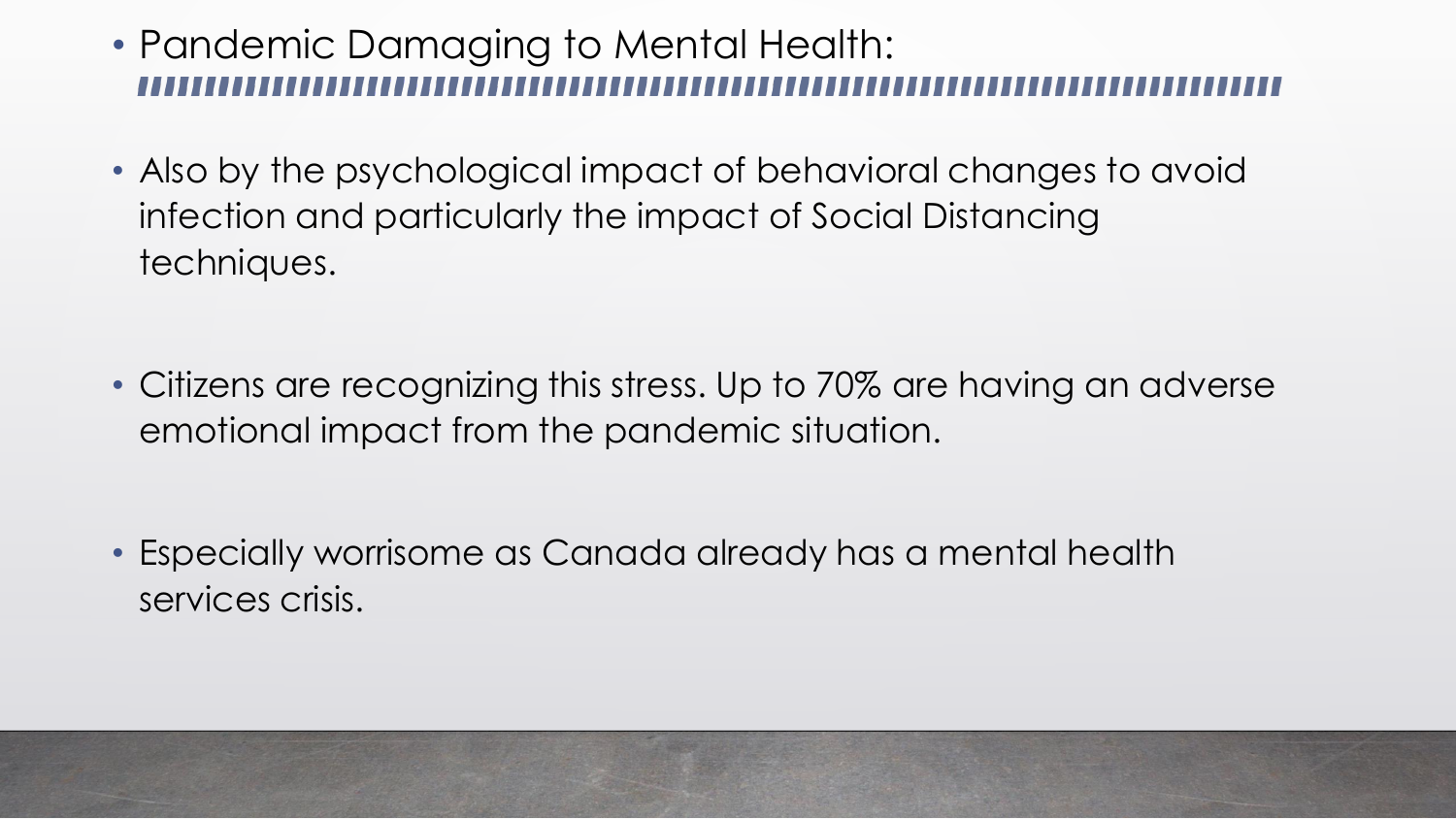- Mental Health needs and deficiencies have become a focus of attention.
- Mental health service access was difficult before Covid. It is now worse.
- When Covid resolves there will be many more people streaking treatment than there is treatment availability. Old +New

- Covid has negative impact on all Canadians but: Good News
- Most will not become mentally ill. Most are exhibiting normal acute and chronic stress responses and will settle.

• There will be a significant number though that will need acute and medium-term treatment to avoid chronic mental illness.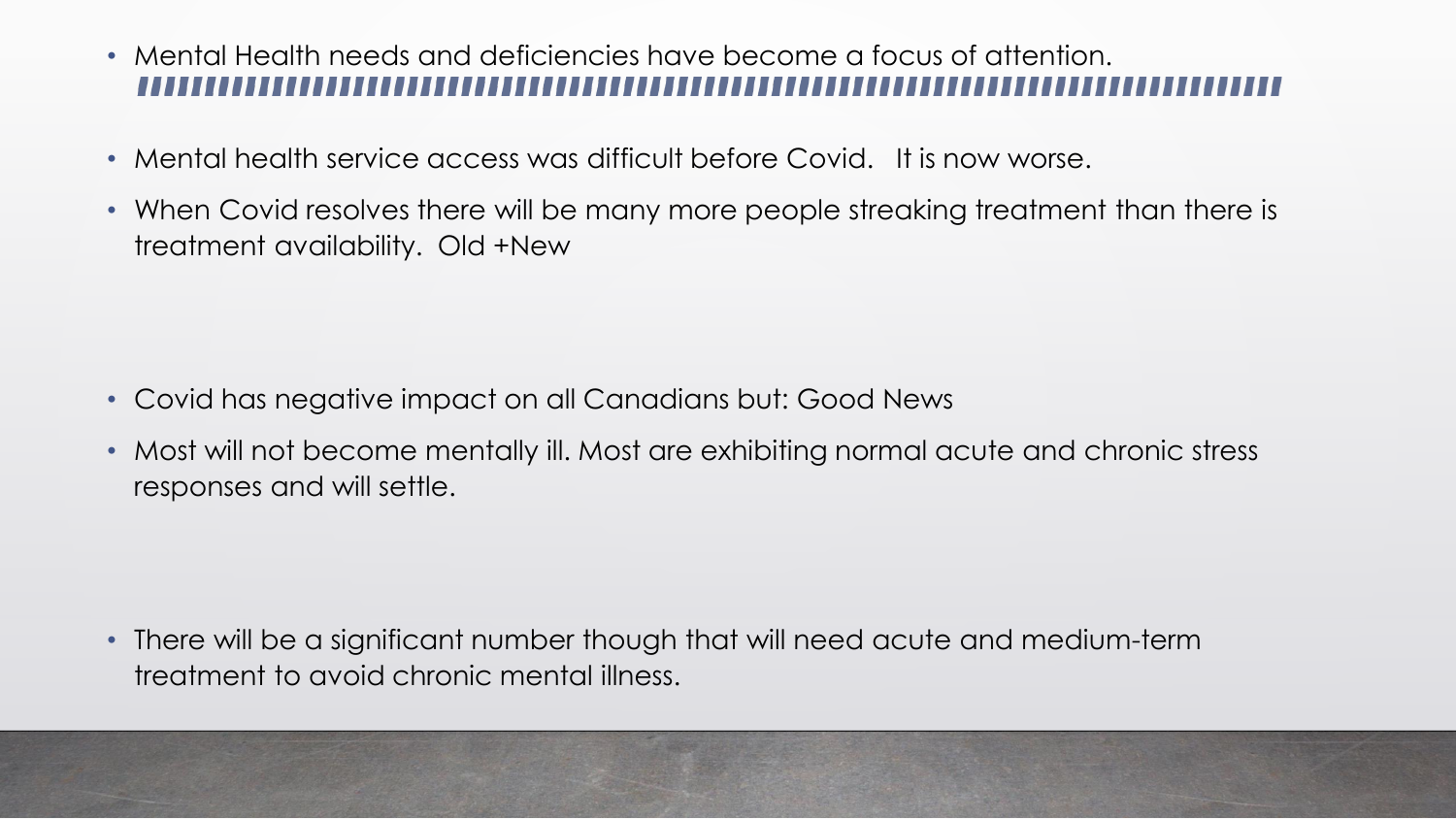### Social Distancing

- Decreases infection risk, but weakens a 1° emotional support.
- Social Isolation: Bad for mental health. Worsens PTS and Anx/Dep etc

• Decreases coping ability, less emotional support. ↑degree of distancing, ↑number effected, Personal social need threshold reached. Risk of PTS and depression approaches 30%.

• Trade off: possible deterioration in Mental Health for less infection.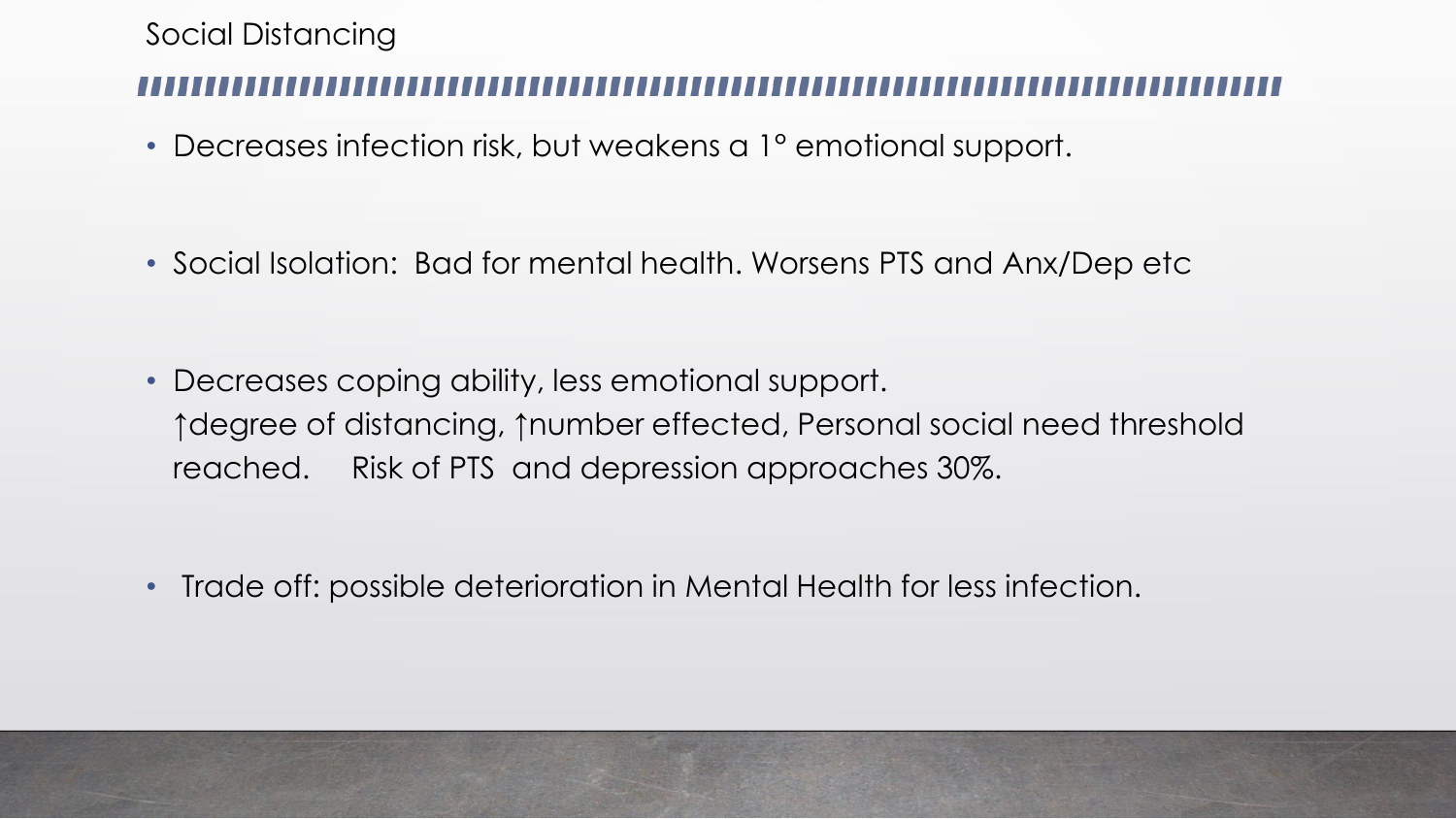### Some Challenges

• Fix the previous deficits and make additional and specific resources available to meet unique Covid related needs

• Job Loss: Significant financial stress is occurring with secondary mental health stress for which many will require professional help.

• Recent projections are that there could be 418 to 2114 suicide deaths due to Covid related unemployment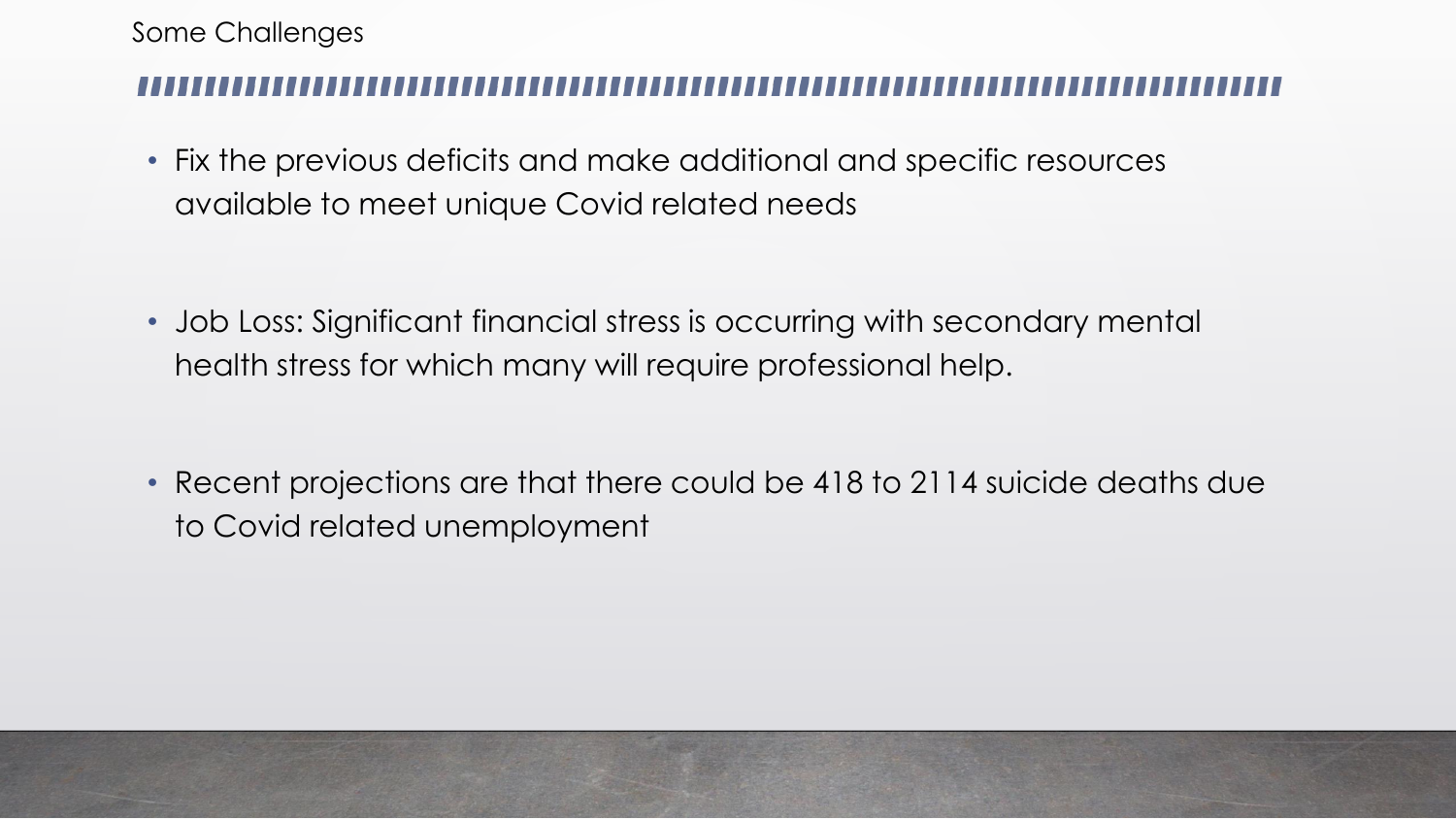### • **SOME STATISTICS:**

- 50% Canadians ↓ mental health, 10% markedly so. Anxiety symptoms in 40+ %.
- Worker health is down, 80% impacted by Covid pandemic.
- Alcohol use is up across Canada, ages 18 to 54 have greater than 20% ↑ use.
- Self-medication for stress/ anxiety, boredom and loneliness? Escapism?
- Studies find, if one is less well before **⇨** more likely to substance use.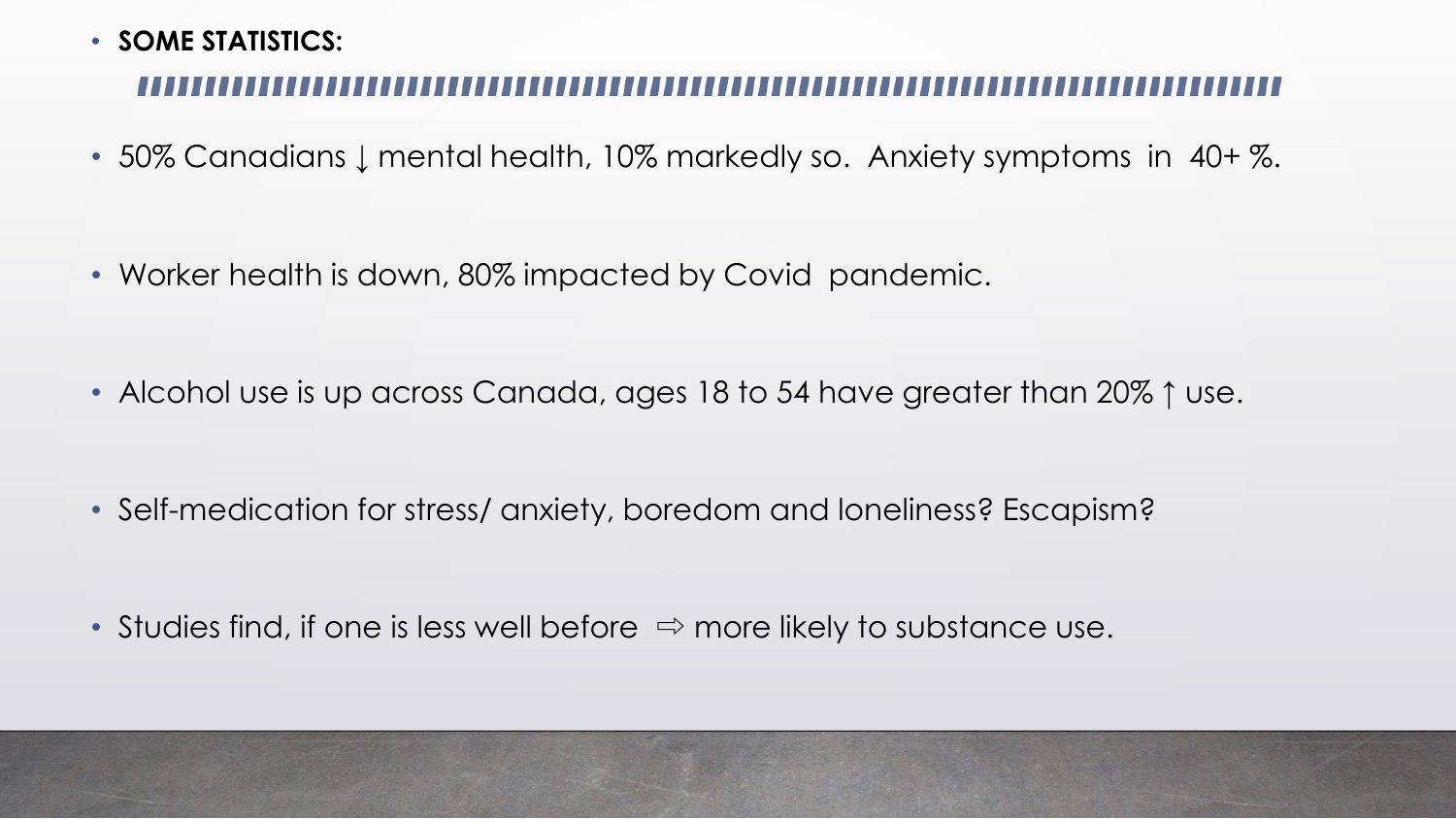### **Other World Wide Crises Comparisons**

- Studies of past medical crises and also financial ones have show similar adverse effects on the populations. Mental health had deteriorated in general.
- In particular Financial crises are seen as more acute and less fixable. There is ↓ sense of control resulting in mental distress and higher suicide rates.
- Studies have confirmed that increasing social isolation esp. lockdown can adversely affect some people. The long-term effects vary and linger but for some they are transient. Children quarantined with their parents are greatly affected.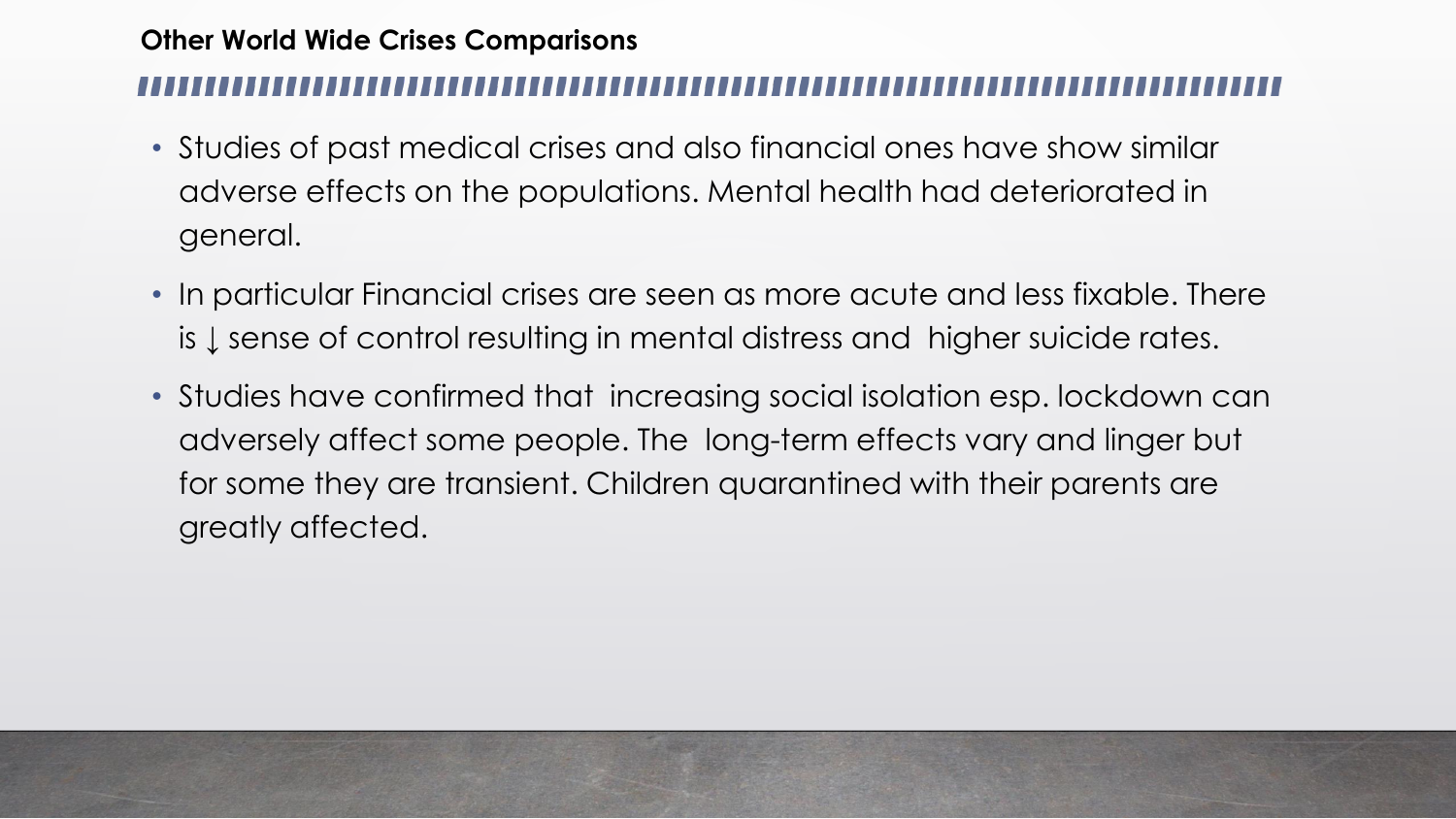# .<br>.\_ **Who is especially vulnerable to Mental Health effects of the Covid pandemic?**

- Those previously at their Mental Health threshold. Previous history of Trauma
- Those who have lost their job ( ↓security and support, ↓social contact )
- A high percentage of women have lost jobs, Now at home, often with partner domestic abuse increasing.
- Indigenous people, already stressed, frequently marginalized ,often substance users and with mental health issues are particularly at risk. Also people of colour.
- Evidence from other countries suggest this to be true: particularly that marginalized people are more at risk, often live in denser population areas and have less access to optimal healthcare.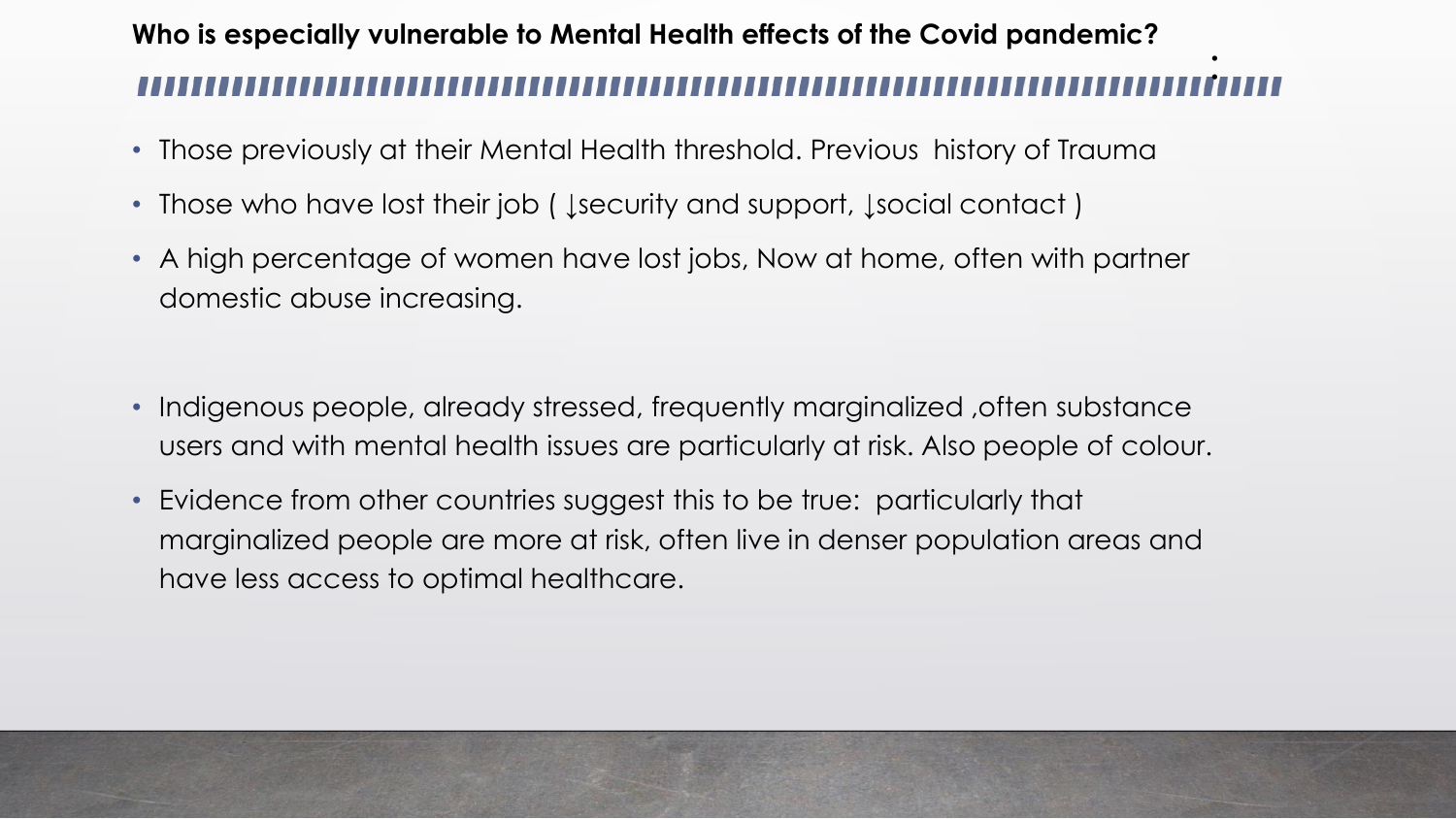### **Special at risk groups**

• Essential workers / Hospital support: High risk of infection from constant direct exposure. At risk for psychological adverse impact of daily exposure to very ill, dying and dead people.

• Chronic fear state. Risk of depression, anxiety and PTS. Currently running on adrenaline but will eventually crash.

• Should have frequent mental health check ups and have quick access to mental healthcare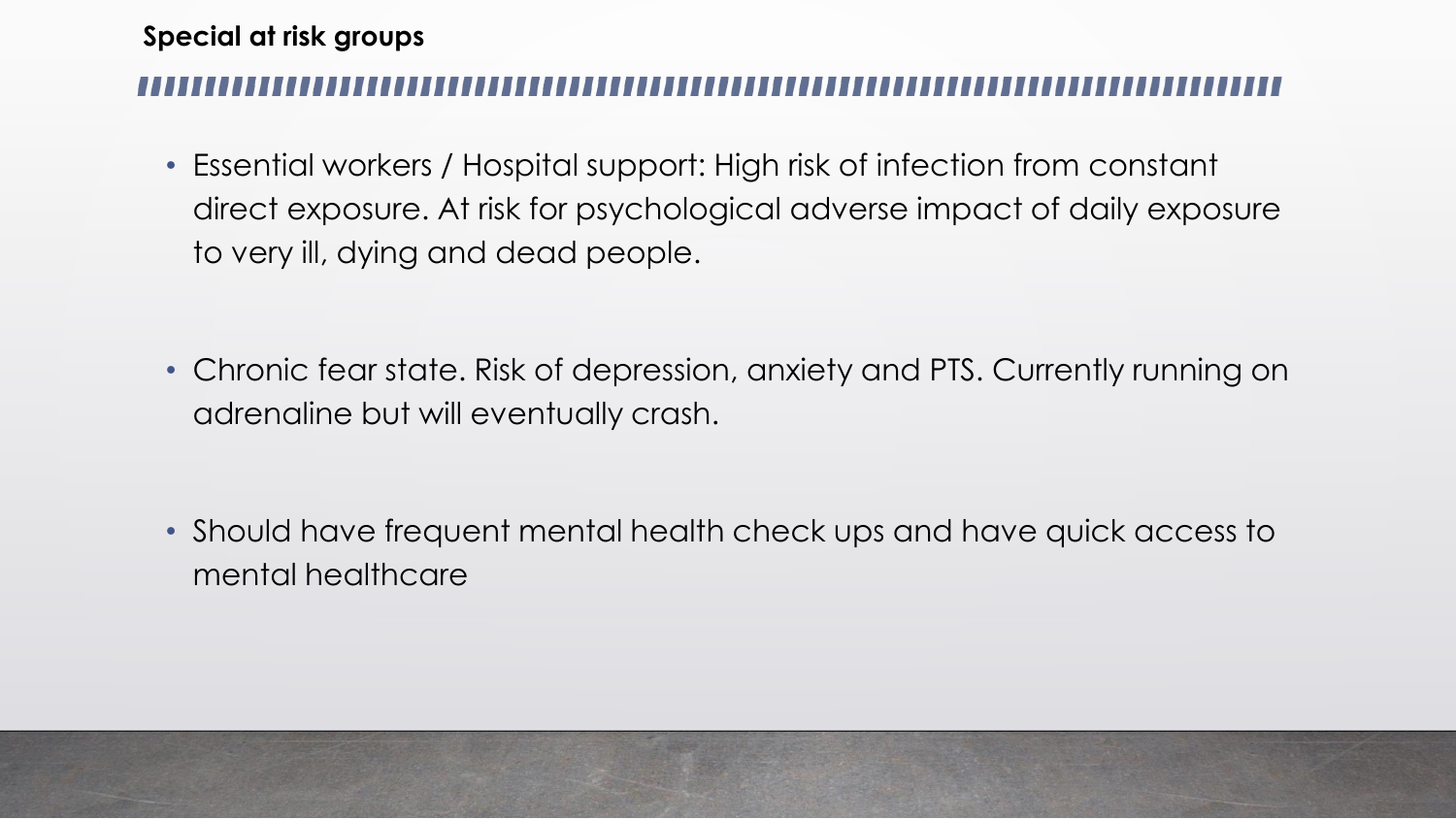### Also At Risk

- First responders, Police, Firemen, Paramedics, etc. increased risk.
- MDs and RNs: They are an often overlooked group, public perception of invincibility and resilience.
- High chronic stress and negative emotion, without respite. Should also have frequent mental health check ups and have quick access to mental healthcare
- Studies show up to 40% Chinese healthcare workers are experiencing depression and anxiety, and stress. Long-term care workers are theoretically at similar risk. Morbidity can be very significant and take years to recover. Actual hospital/ ICU survivors of Covid are even more at risk of PTS.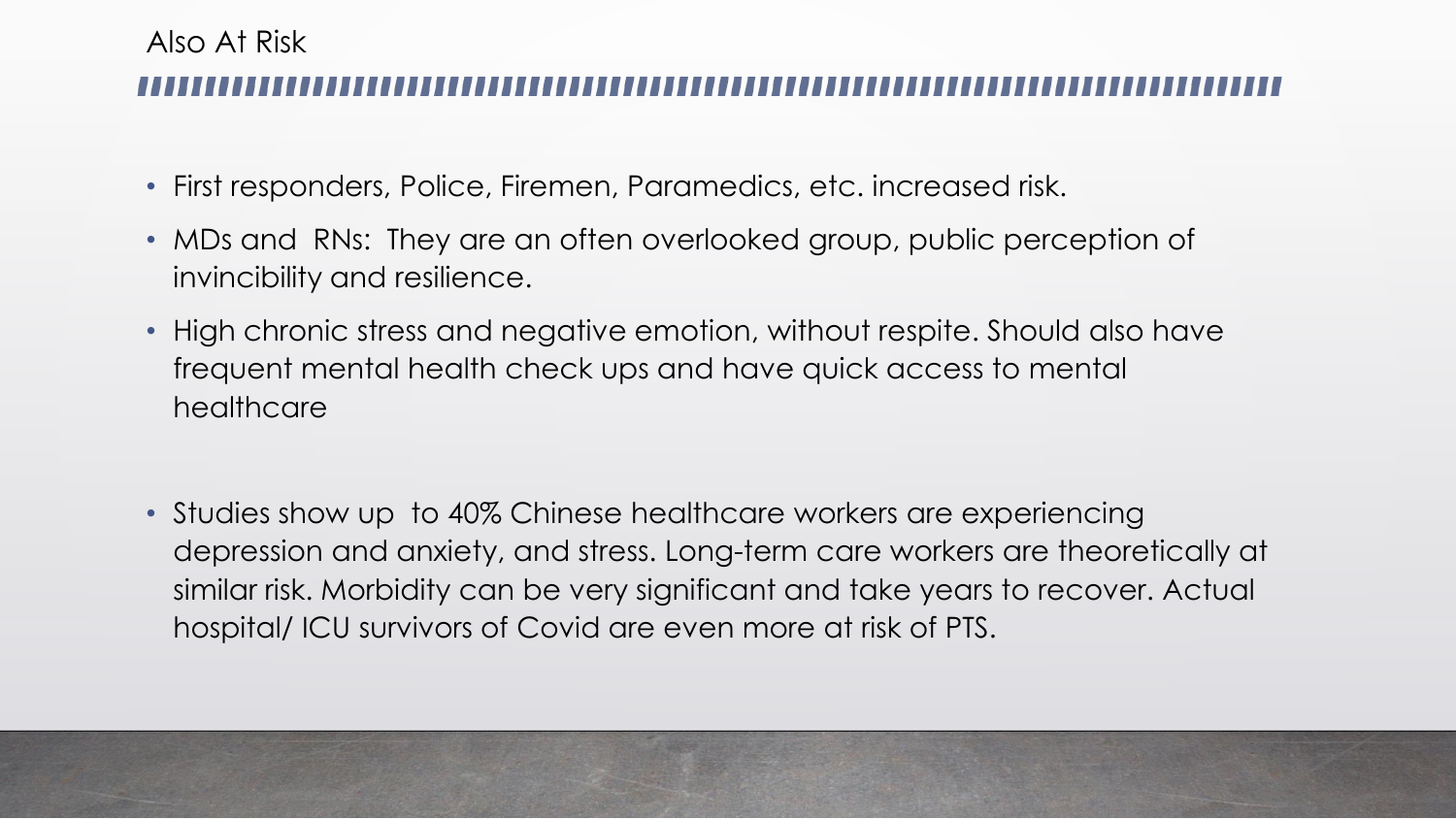# Workplace Mental Health during Covid !<br>.

- Mental Health was a significant pre-Covid workplace issue. At least 1/2 million workers were missing work weekly due to mental health issues. Mental Health is a leading cause of disability. Worker Covid stress is now at an all-time high and needs to be addressed with increased, evaluation, identification and treatment offerings.
- Deloitte 2019: Showed for every dollar invested in MH Programs in the workplace, ROI after one year was 1.62 and after three years ROI 2.18.
- Government agencies in conjunction with: clinical organizations, unions, workers groups, employers and Worker Safety Commissions need to address this issue and set practical applications and make resources made to those workers identified as in need.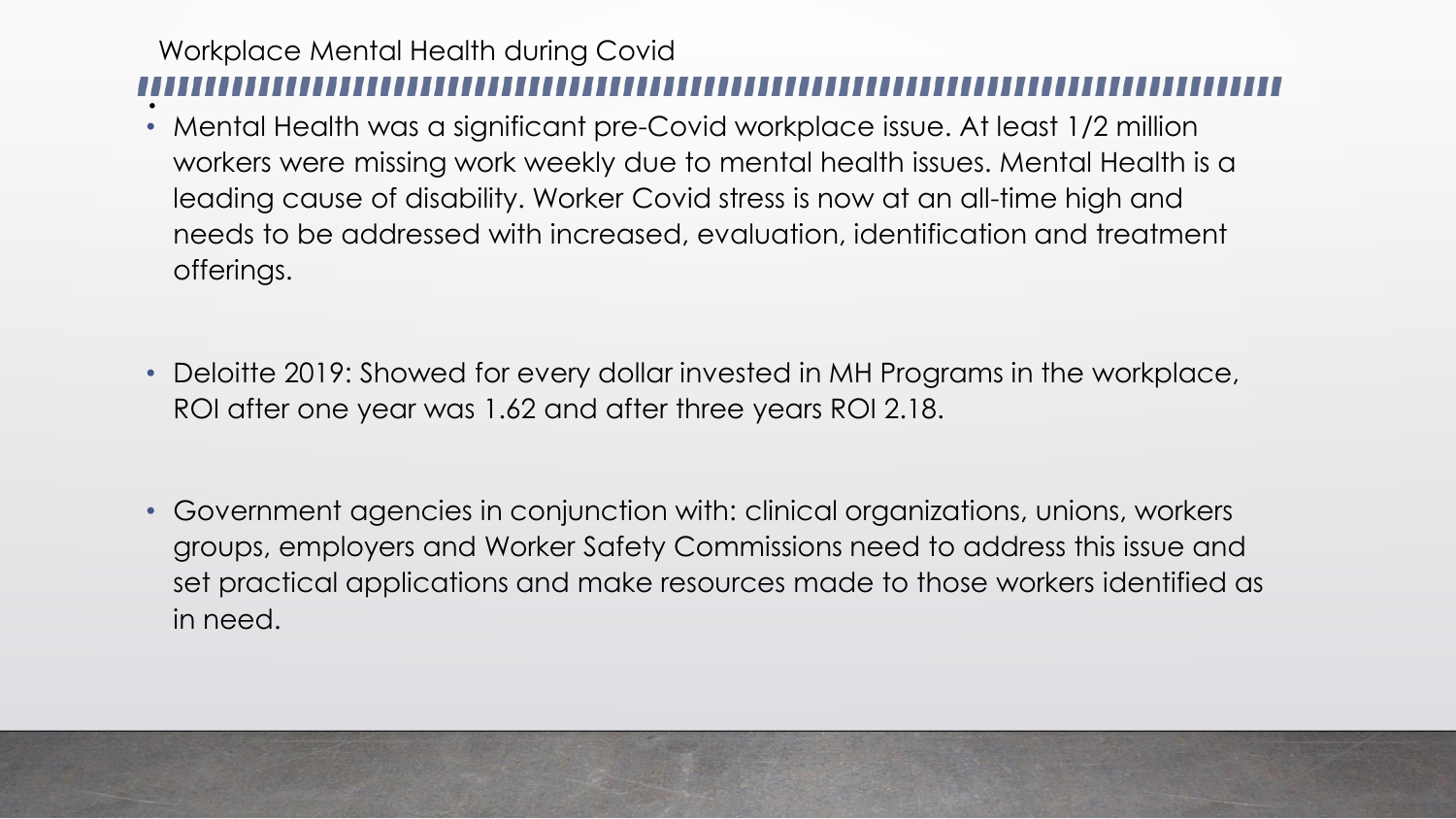### **Factory / Production Workers and WCBs**

- Potential huge liability on provincial Worker's Compensation programs as many of these workers will find it impossible to continue working.
- A huge economic cost that will likely take funds away from other needed areas as well.
- Increased substance use , need more addiction treatment resources
- Workers with pre-existing mental illness that had required ongoing care before will likely have deteriorated.
- Accommodations, Job Modifications, potential employer hardship.
- There will be the need for availability of long-term psychiatric care.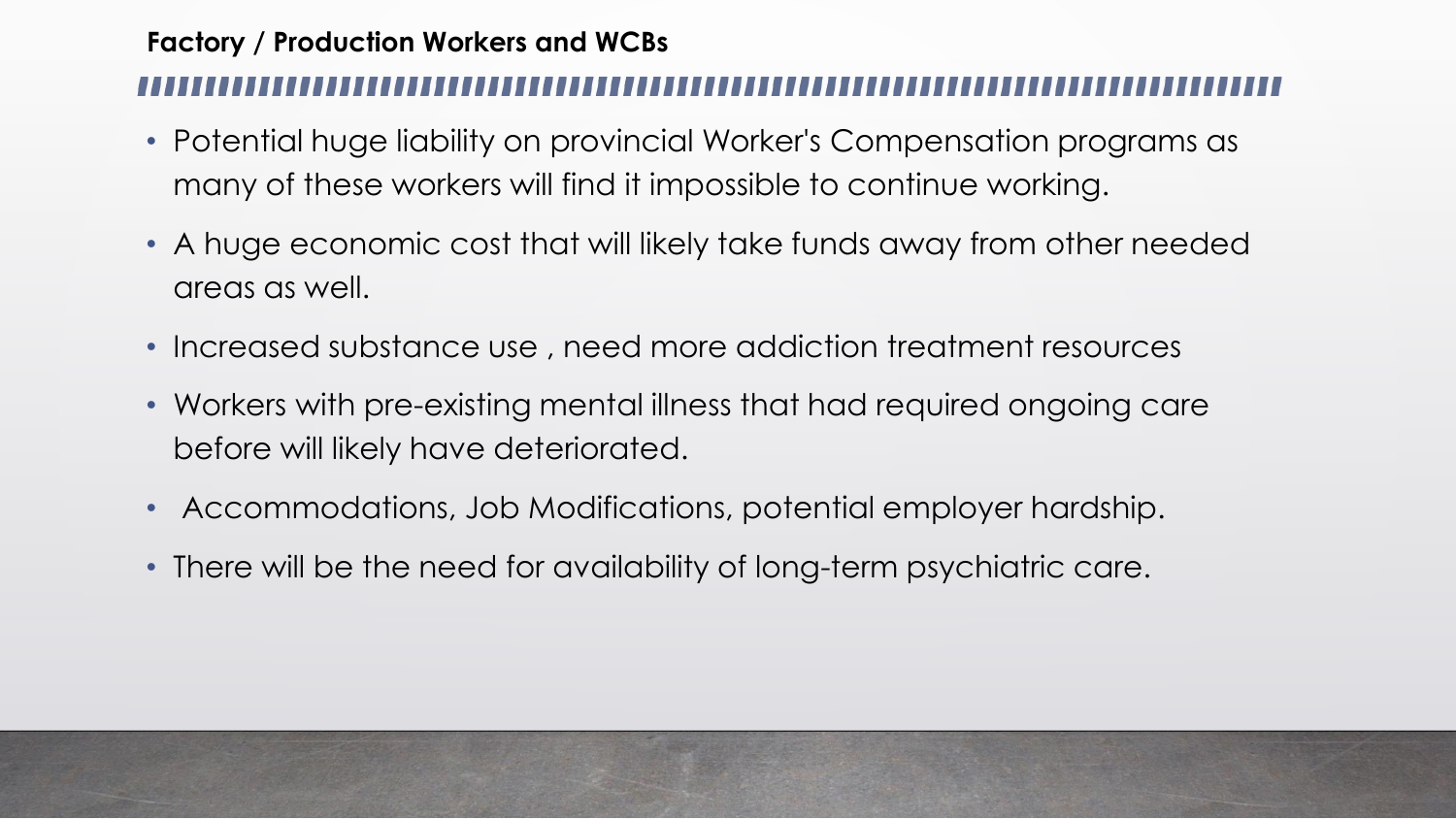Substance Use

- Alcohol use is increasing:
- Ages 35 to 54 25% increase.
- Ages 18 to 34 21% increase
- Less mentally healthy, greater risk for increased alcohol, cigarette and marijuana usage
- Easy and increased access to legal substances during pandemic. In Ontario increased liquor store hours, and more take-out options.
- 15,000 deaths per year alcohol related. Will this Increase?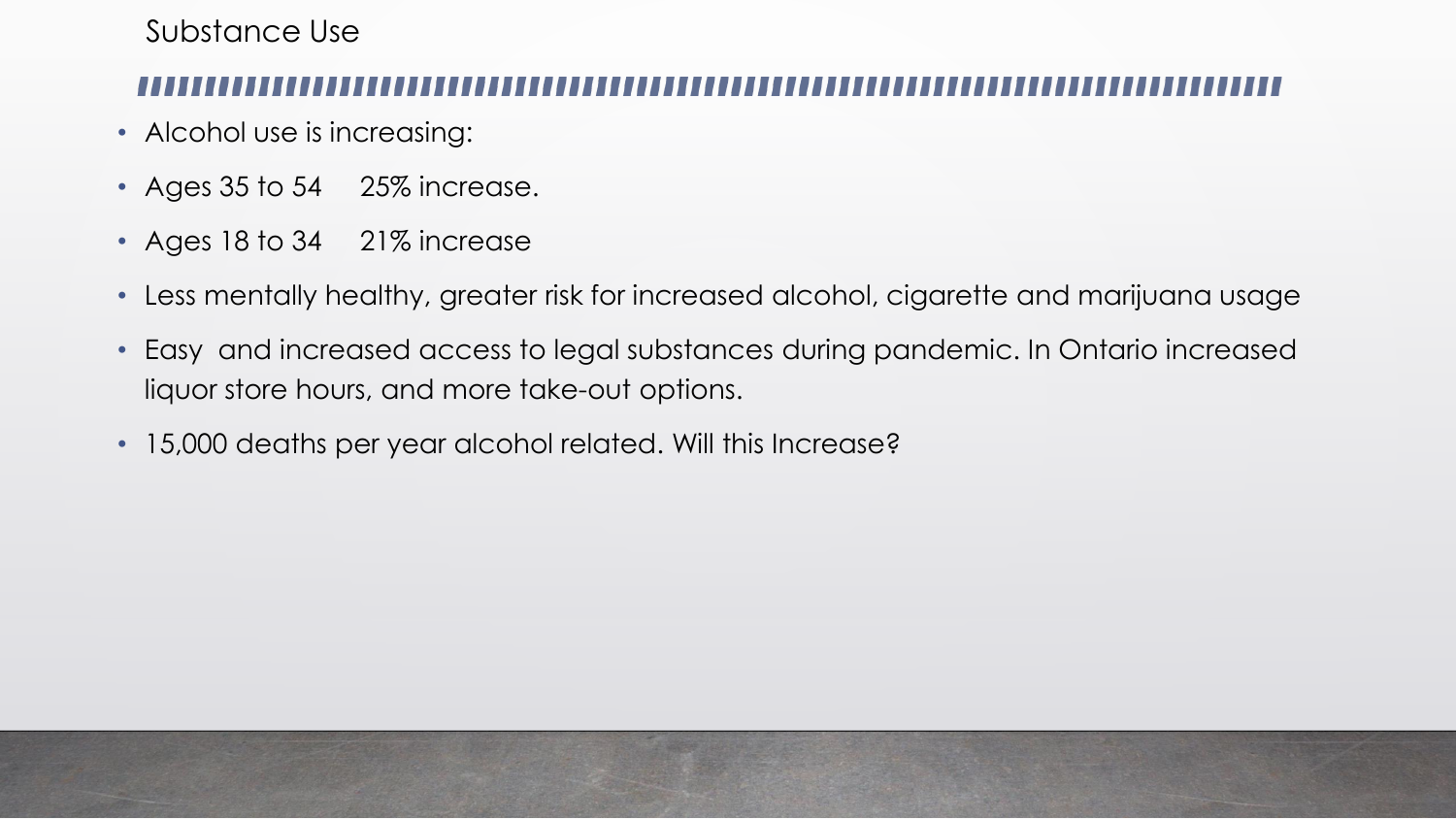### **FIXES: VIRTUAL HEALTHCARE**

- So much money has been spent supporting the economy during Covid that likely money will be scarce after Covid to provide services and increased infrastructure. Need cost effective solutions.
- New internet video technology for assessments is being extensively used in Canada during the Covid situation.
- Very effective both for individual assessment and provision of group therapy.
- Very cost-effective and enables service to remote places.
- Likely will continue to be used extensively in the future. Can facilitate and provide equal access to all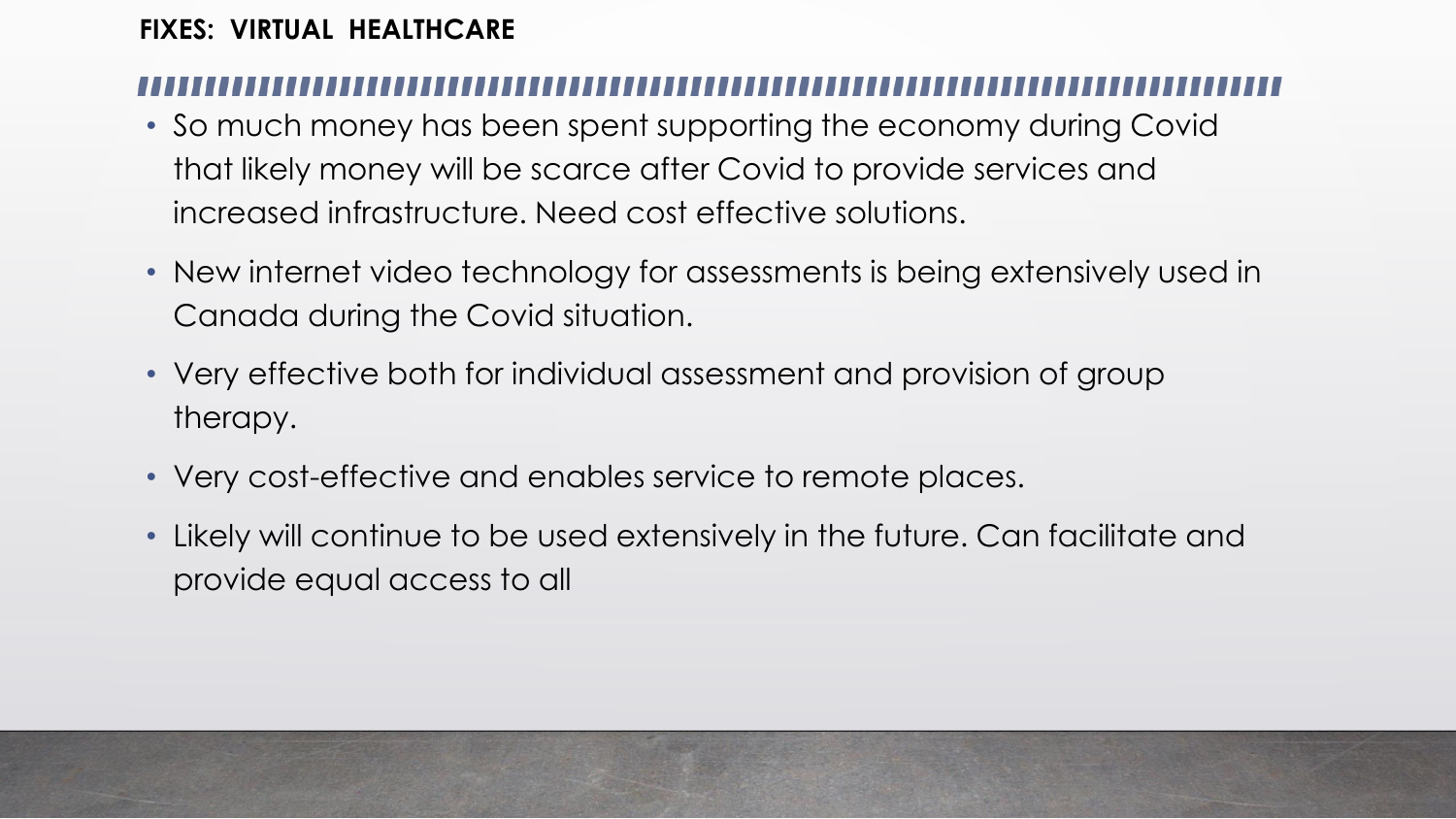## Supports for Virtual Care

- Provide loaner or cheap smart phones to clients
- Provide teleconferencing provide training on Internet video and virtual calls encourage group therapy
- Have billing codes for MDs that are for virtual care
- Monitor and study outcomes for effectiveness
- Make sure providers are trained on virtual platforms
- Possible future AI involvement.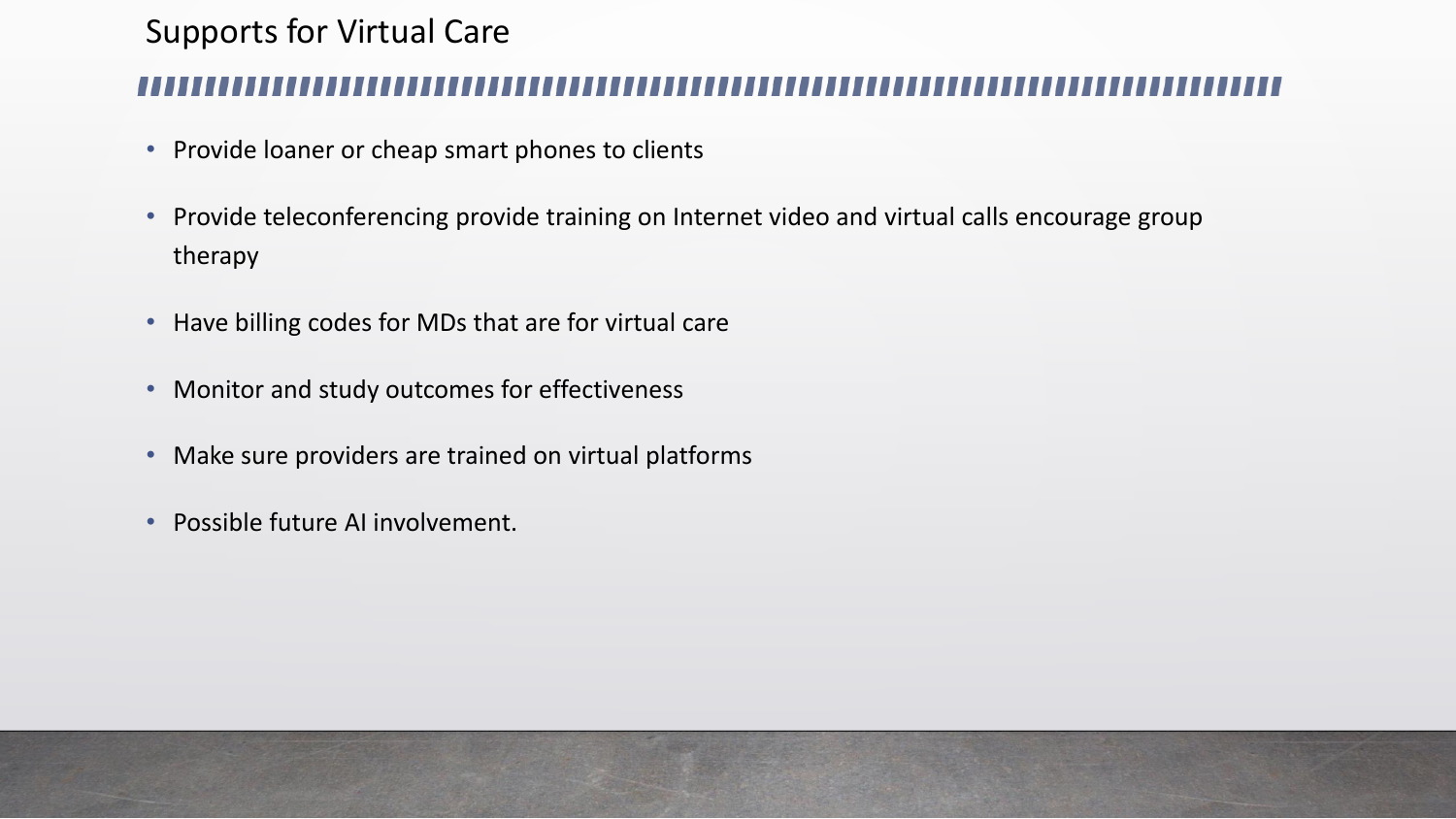### **Person to Person Care**

- Those requiring direct access and person-to-person care, likely will have difficulty accessing such services at least in the short term.
- This effects particularly long-term care such as with, psychotic Illness, severe depression and all conditions requiring hospitalization and direct assessment.
- Non access will lead to ↑usage of emergency services. Very Expensive Care.
- Alcohol consumption has been on the rise during COVID, It has become easier to obtain. There will be increased need for addiction services which are already inadequate.
- The provincial governments should at some point re tighten access to alcohol. It should not be a source of increased income or a common means to de-stress.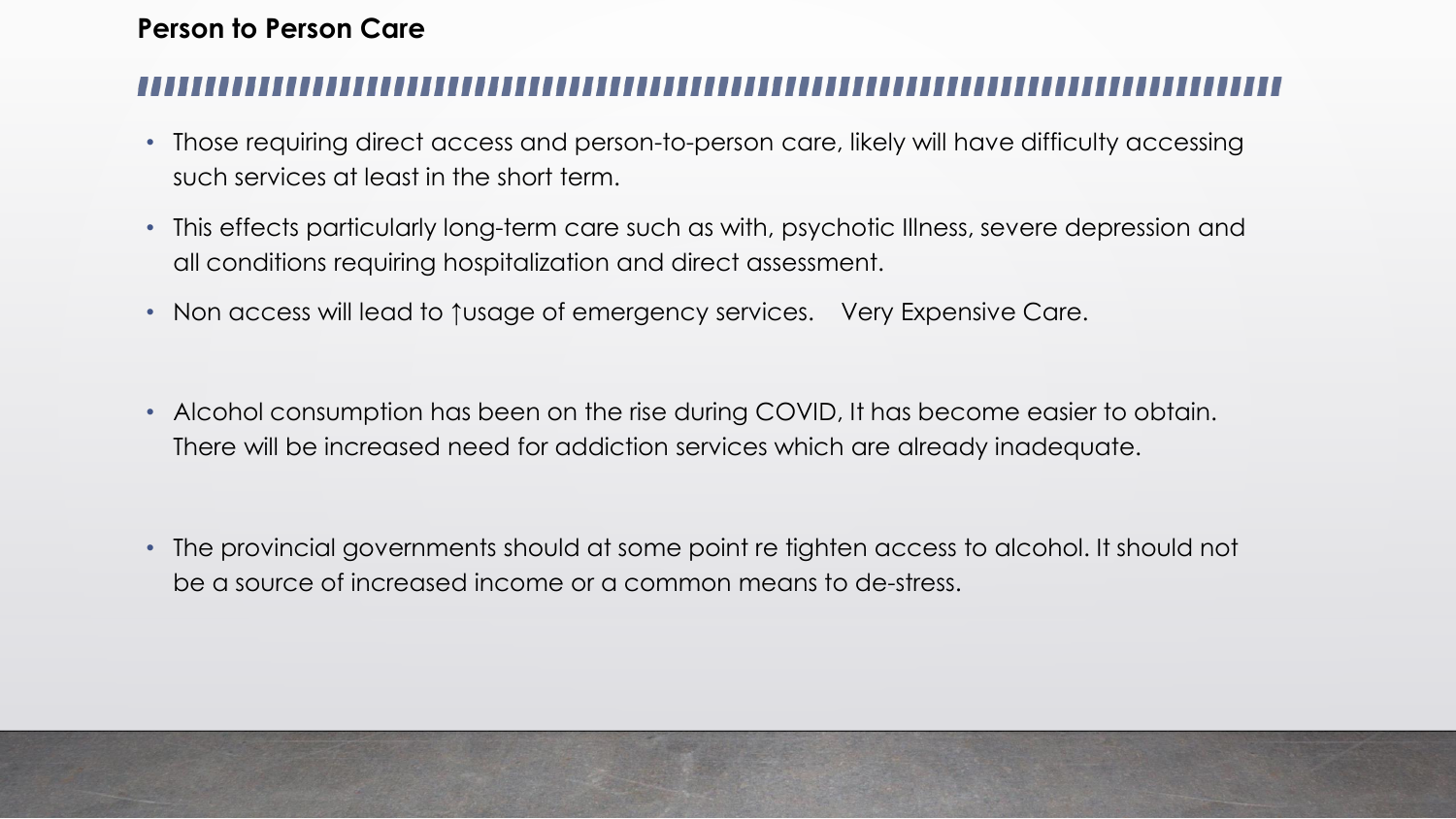### **New Services and Improvements**

- The Government of Canada has admitted:
- That there is a significant mental health service delivery problem and that,
- The mental health impact of Covid has greatly increased demand on the system and effective and prompt treatment needs to be made available.
- Provision of treatment to first responders, COVID survivors and those acutely exposed to the emotional stress of dealing with the pandemic should be a priority.
- Public mental health awareness must be increased particularly as to the mental health problems that can arise from the pandemic so that early recognition and treatment can be made available to decrease the morbidity and even mortality of Covid related mental health problems.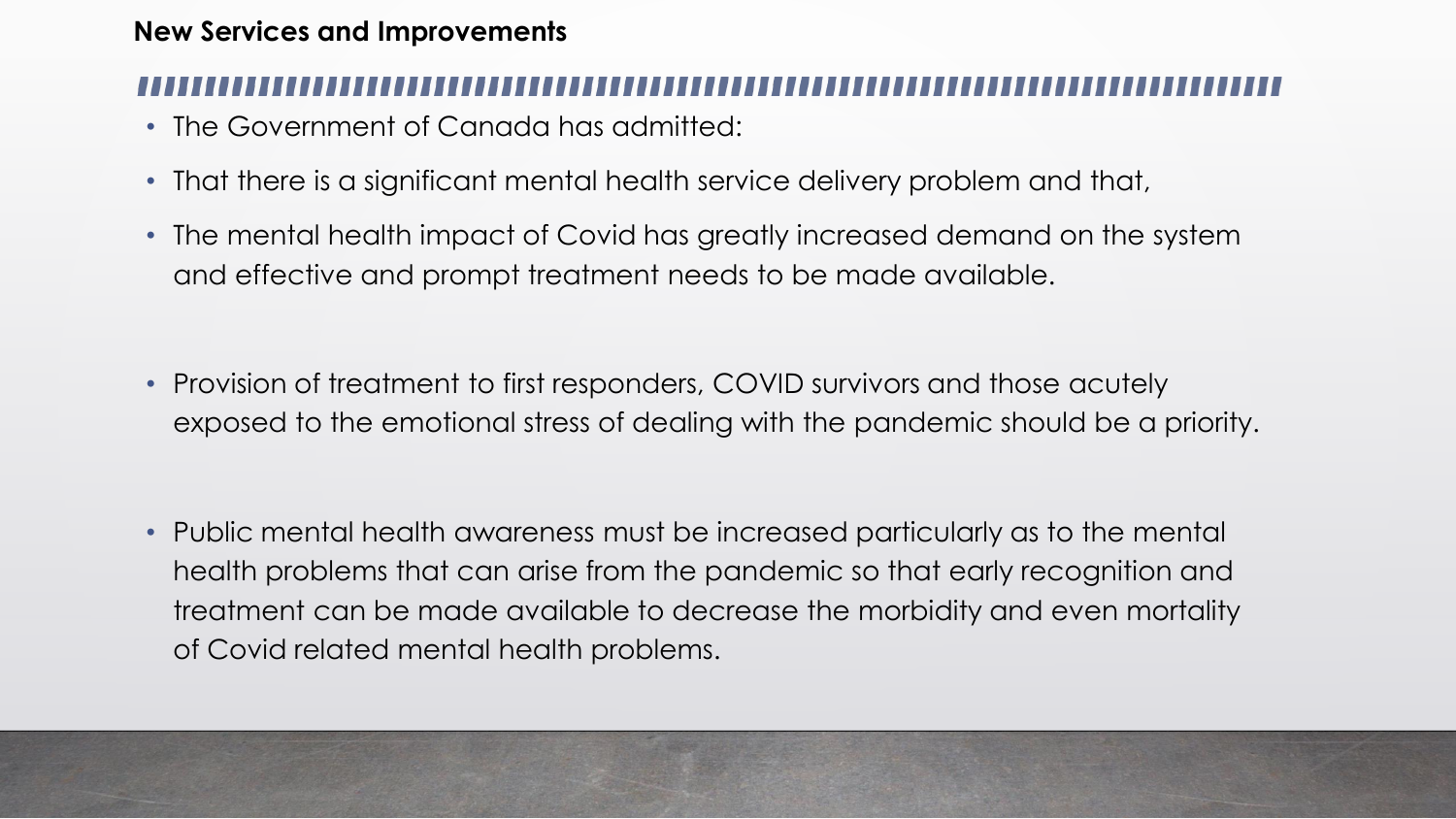### **Screening, Self Directed Services**

- Post Covid there will be an initial surge for mental health help. Most will settle rapidly but there will remain a significant group needing extended help.
- It will be important to develop screening tools for those seeking help to assign the most effective and cost-effective treatment and to monitor response. More intense treatment can be provided but only If less costly resource intensive treatment is inadequate.
- Need for easily readable group specific Mental Health material, both written and online.
- **Call in help and support lines** and community group sessions professionally run can provide general support and information for those not requiring formal clinical treatment.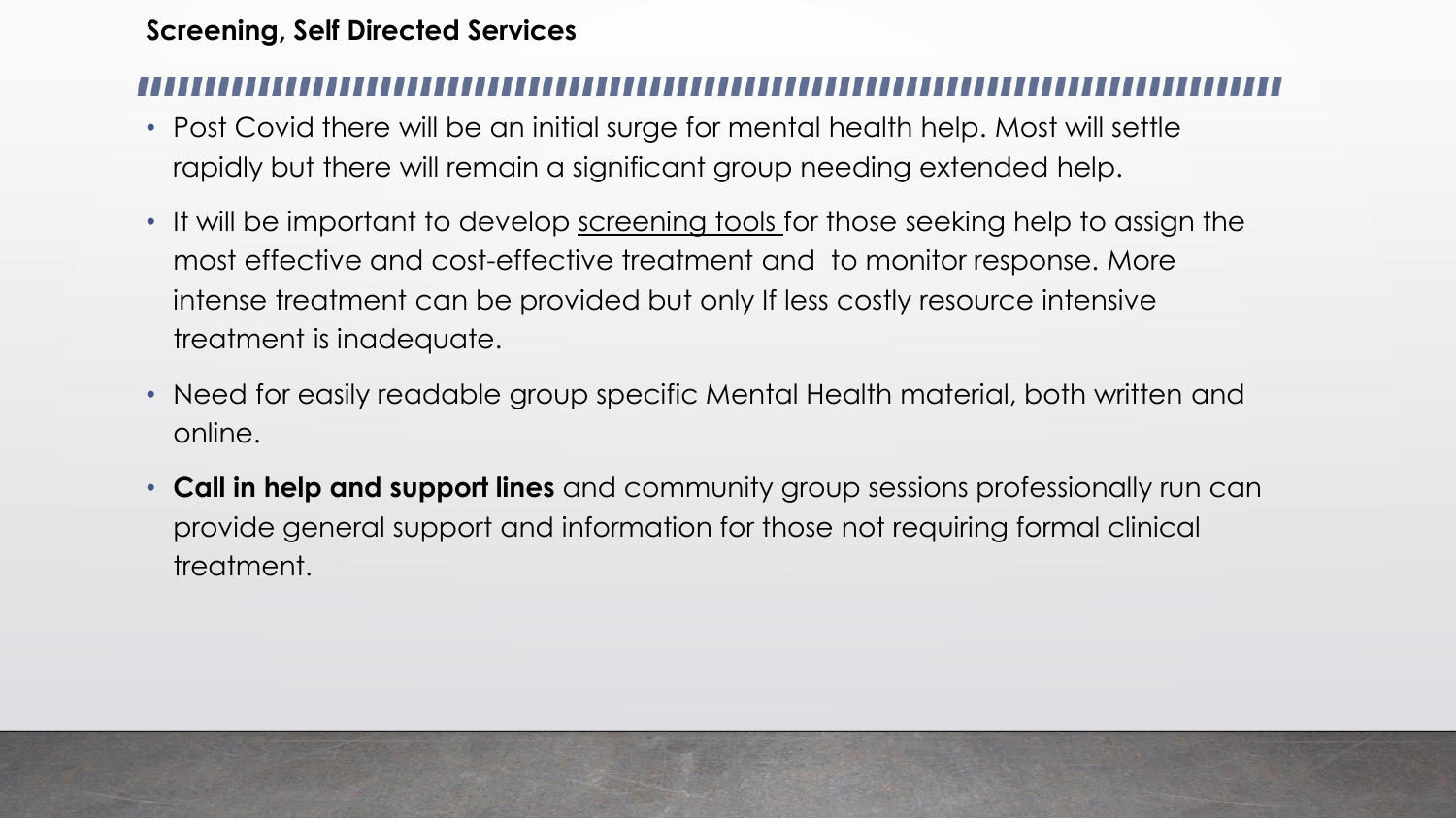### Other Resources

**Develop manuals and protocols** etc. for Family Physicians, First Responders such as Firefighters, Paramedics and Police. Need adequate availability.

### • **Online:**

- **"**Wellness Together Canada" is an online site offering online resources, support and counselling. It was created in response to an unprecedented rise in mental health and substance use concerns due to the COVID pandemic, with funding from the Government of Canada and public and private sector partnering.
- Camh has Online peer to peer discussion forums.
- Ontario Government: **BounceBack®** is a free skill-building program designed to help adults and youth 15+ manage low mood, mild to moderate depression, anxiety, stress or worry. Delivered online or over the phone with a coach, you will get access to tools that will support you on your path to mental wellness.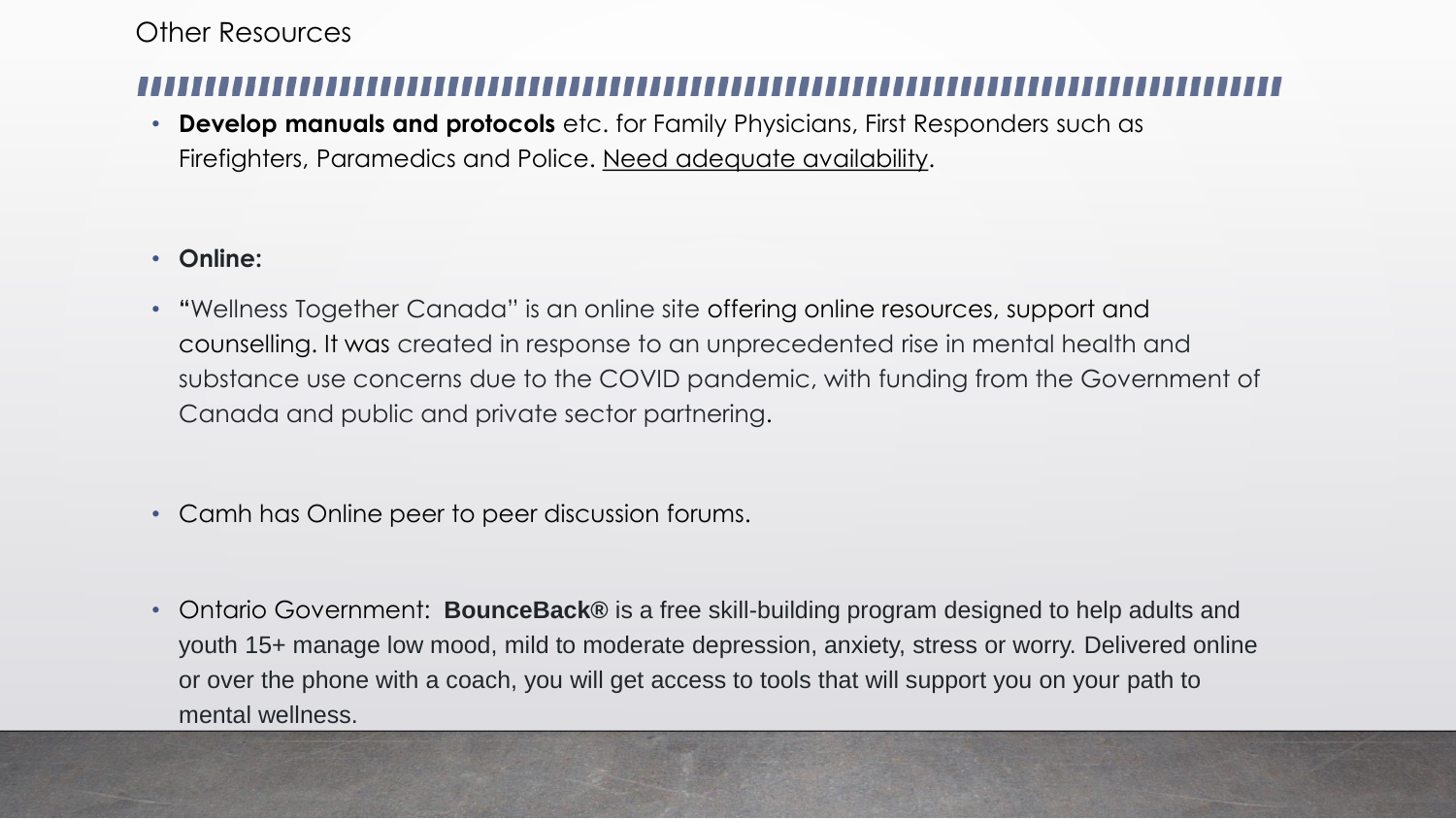Other Resources cont'd

• **Online therapy:** Mind Beacon programs, free as now funded by the Ontario Government

• **Increase Outreach programs** and services to underprivileged Canadians that facilitate care and helping of those in need.

• **Need enhanced addiction services:** Already under-serviced. Will likely see more demand as substance use as noted has significantly increased during the Covid pandemic.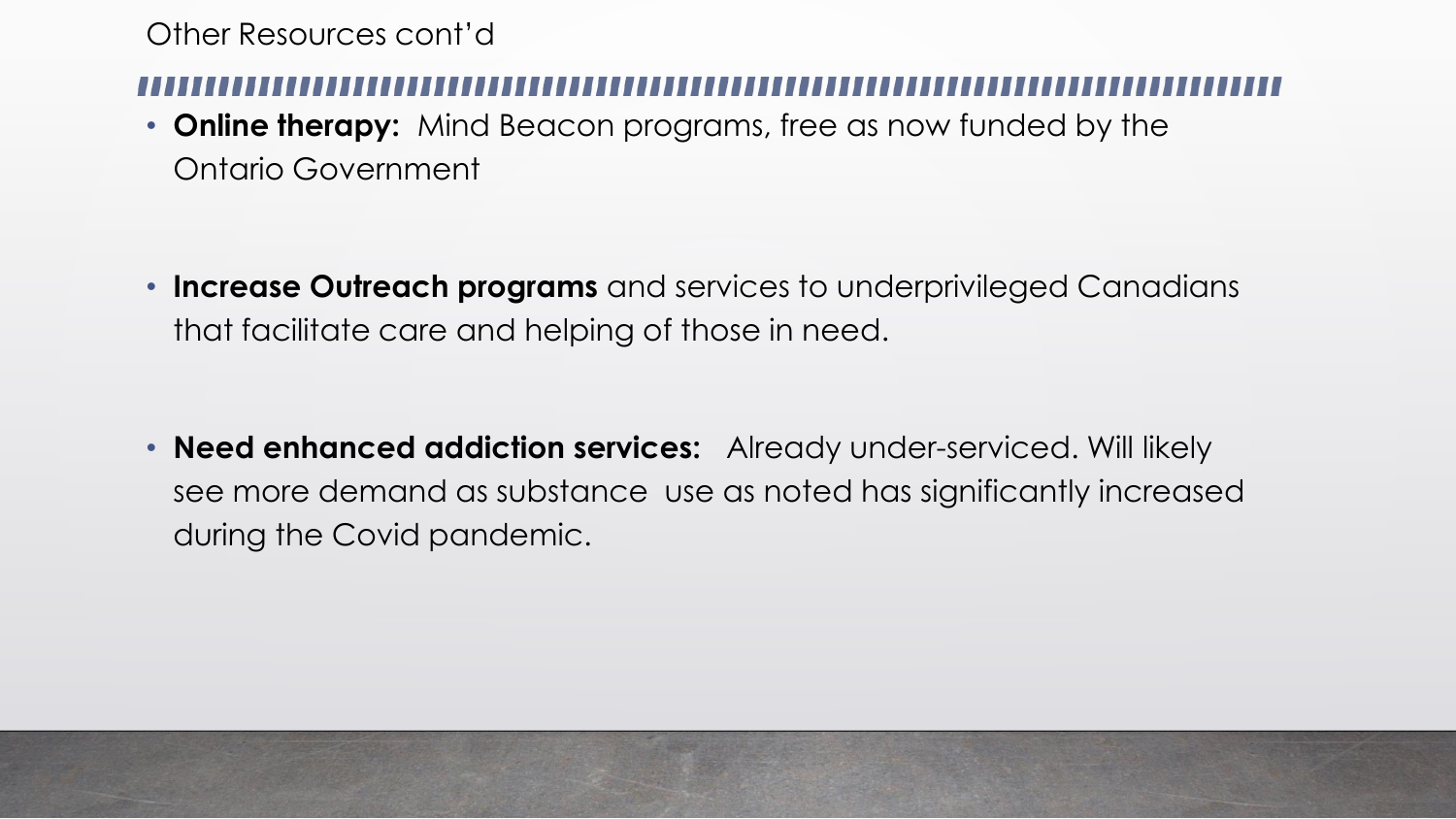### **Revamp Mental Health Services Delivery**

• Need to revamp and provide more **virtual services**.

• This will potentially free up more resources for those who absolutely need in-person treatment.

- Privacy issues. Appropriately encrypted video communication
- Creation of a central office of oversight which could facilitate and optimize delivery of post Covid mental health services.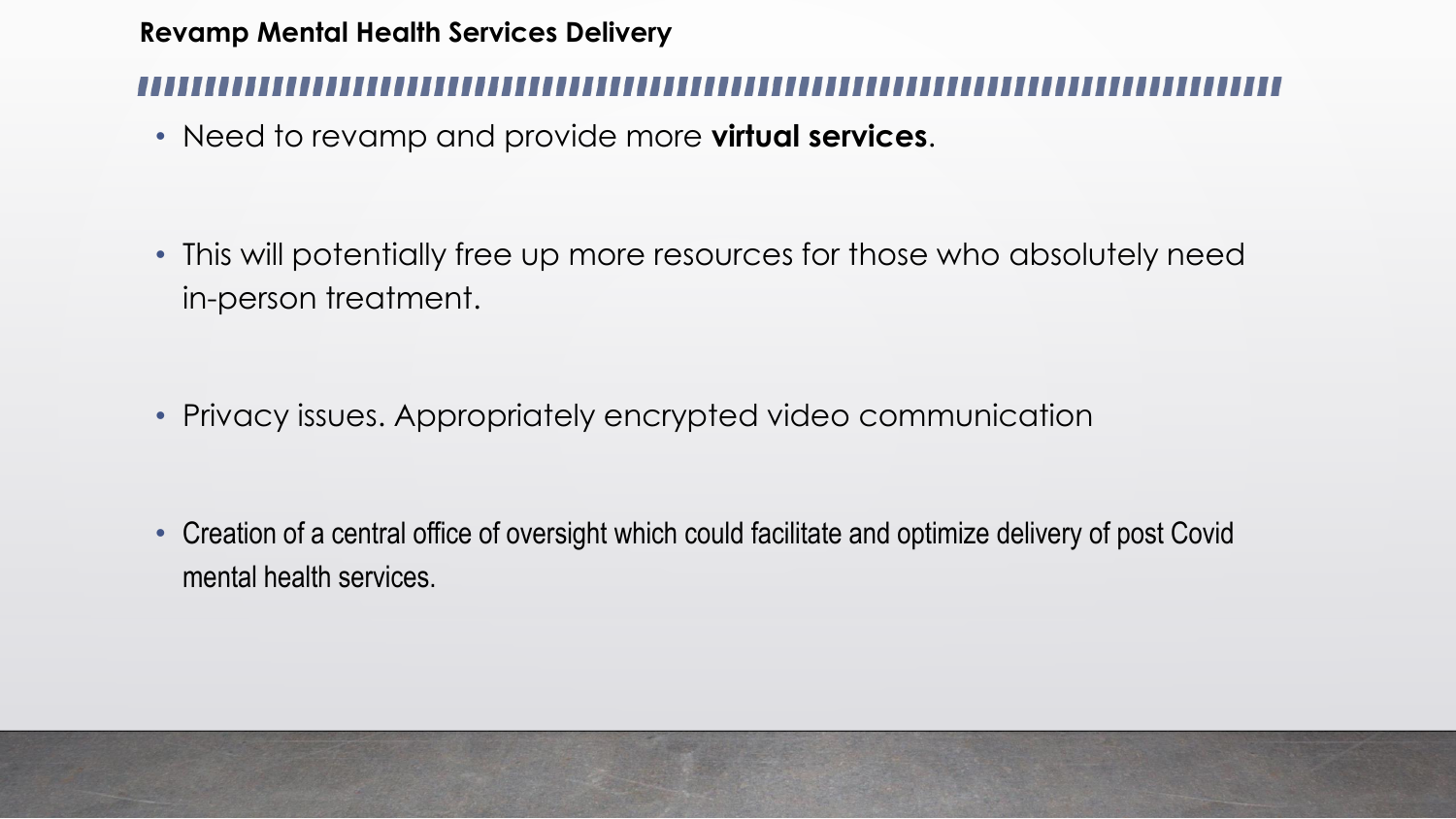### **Social Considerations**

- **Race and poverty**: Factors in one's mental health and access to care. The Covid pandemic has unequally impacted certain segments of our society, among them, the Indigenous people, those already mentally ill, people of colour, those who are poor, and various gender/sexual groups.
- These groups should not be forgotten or minimized but receive equal Covid treatment efforts.
- **Income Replacement**: Federal and provincial income replacement programs and additional help to struggling businesses are needed. Housing is needed particularly for the homeless. Unresolved social issues lessen the impact of treatment.
- **Housing**: The homeless, low income